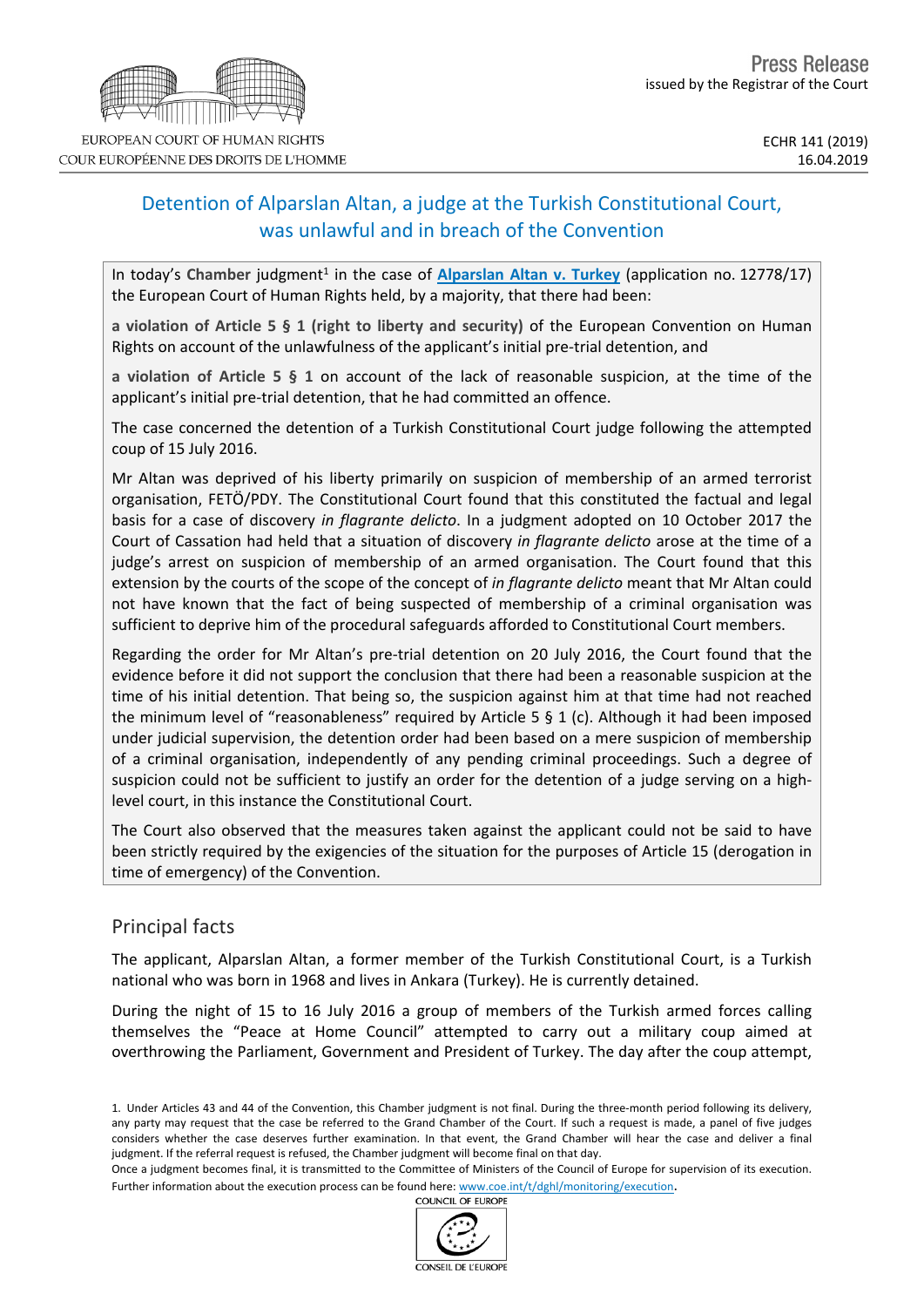the national authorities blamed the network linked to Fetullah Gülen, a Turkish citizen living in Pennsylvania (United States of America) and considered to be the leader of an organisation known as FETÖ/PDY ("Gülenist Terror Organisation/Parallel State Structure"). Several criminal investigations were subsequently initiated by the appropriate prosecuting authorities in respect of suspected members of that organisation.

On 20 July 2016 the Government declared a state of emergency. On 21 July 2016 the Turkish authorities gave notice to the Secretary General of the Council of Europe of a derogation from the Convention under Article 15.

The Government stated that during and after the coup attempt, the prosecuting authorities had initiated criminal investigations in respect of individuals involved in the attempt and others who had links to the FETÖ/PDY organisation, including members of the judiciary. On 16 July 2016 some 3,000 judges and prosecutors, including two judges of the Constitutional Court and more than 160 judges of the Court of Cassation and the Supreme Administrative Court, were taken into police custody and subsequently placed in pre-trial detention. In addition, warrants were issued for the arrest of 30 judges of the highest courts who were deemed to be fugitives.

The state of emergency was lifted on 18 July 2018.

On 16 July 2016, in the course of a criminal investigation opened by the Ankara public prosecutor's office, Mr Altan was arrested and taken into police custody on the instructions of the same office, which described him as a member of the FETÖ/PDY organisation and urged that he be placed in pre-trial detention.

On 20 July 2016 Mr Altan, together with 13 other suspects, appeared before a magistrate on suspicion of attempting to overthrow the constitutional order and being members of the FETÖ/PDY organisation. Mr Altan denied all the accusations against him. On the same day, the magistrate ordered the pre-trial detention of Mr Altan and the other suspects. Mr Altan immediately lodged an objection against the order for his pre-trial detention, arguing that there was no concrete evidence that could justify his detention, and that such a measure did not comply with domestic law. He asked for alternative measures to be applied on the grounds that his son was severely disabled and dependent on his personal assistance.

On 4 August 2016 the Constitutional Court, meeting in plenary session, dismissed Mr Altan from his post. It found, on the basis of Article 3 of Legislative Decree no. 667, that "information from the social environment" and the "common opinion emerging over time" among members of the Constitutional Court suggested that he had links to the organisation in question and was no longer fit to practise his profession.

On 9 August 2016 the magistrate dismissed Mr Altan's objection against the order for his detention. Mr Altan made several applications for release on bail, which were refused by the competent magistrates. On several occasions the Criminal Division of the Court of Cassation reviewed whether it was necessary to keep him in pre-trial detention and ordered the extension of that measure.

On 7 September 2016 Mr Altan lodged an individual application with the Constitutional Court.

On 11 January 2018 the Constitutional Court gave judgment, finding that the accusation had been based on statements by anonymous witnesses and a suspect, messages exchanged via the ByLock messaging service and mobile telephone signals. Addressing the complaint about the lawfulness of Mr Altan's initial detention, it held that this issue should be examined under Article 15 of the Constitution, by which, in a state of emergency, the exercise of fundamental rights and freedoms could be partially or fully suspended, or measures derogating from the guarantees enshrined in the Constitution for those rights could be taken. As to the merits of the complaint, it noted that the alleged offence – membership of an armed terrorist organisation – was an ordinary offence punishable by a heavy sentence and falling within the jurisdiction of the assize courts. The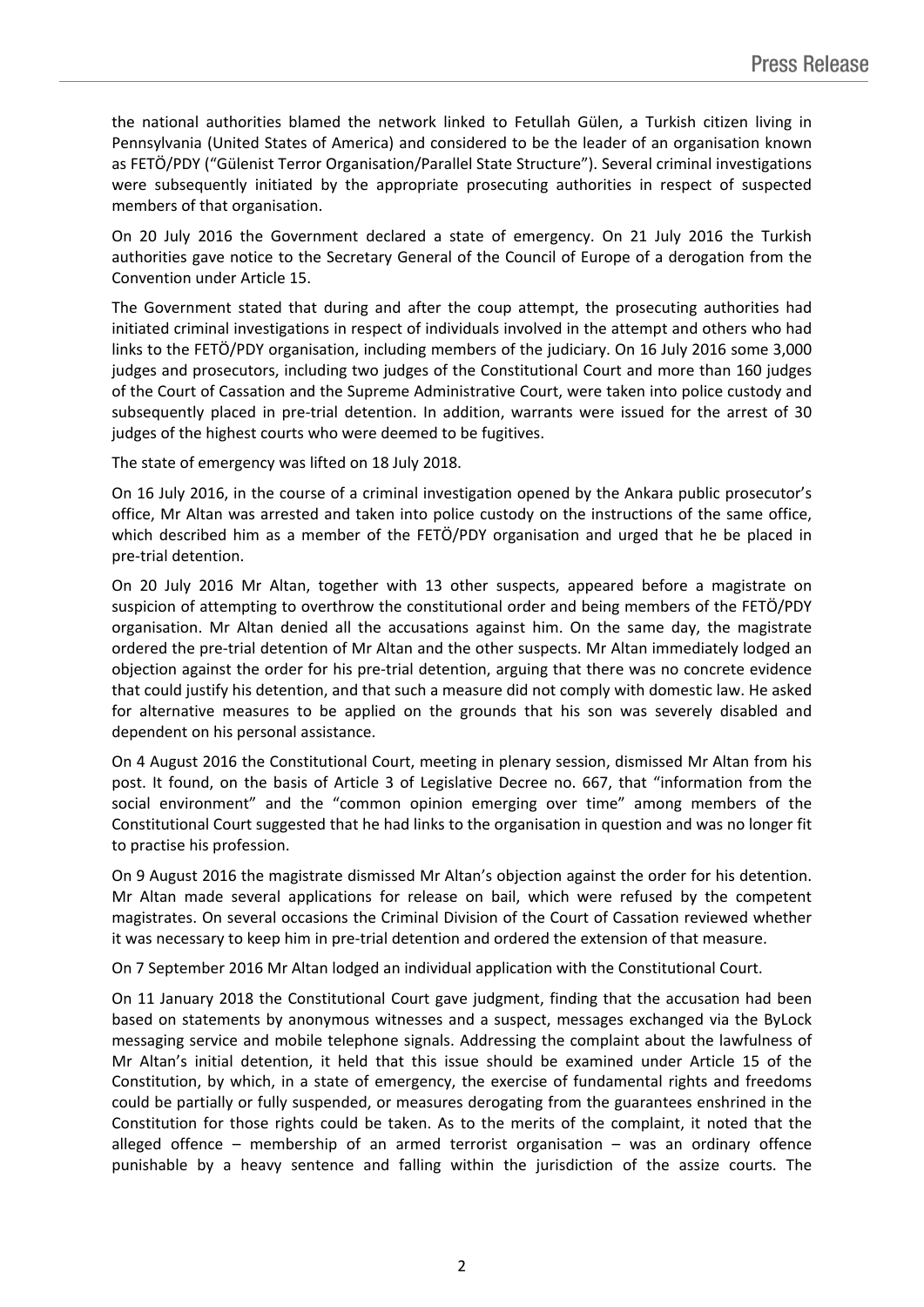Constitutional Court also observed that, in view of the very specific circumstances surrounding the attempted coup and the extent to which FETÖ/PDY had infiltrated the administrative and judicial authorities, the order for Mr Altan's pre-trial detention could be said to have been proportionate and based on justifiable grounds.

On 15 January 2018 the public prosecutor's office at the Court of Cassation filed a bill of indictment in respect of Mr Altan, charging him in particular, under Article 314 of the Criminal Code, with being a member of an armed terrorist organisation, namely FETÖ/PDY.

In a summary judgment of 6 March 2019 the 9th Criminal Division of the Court of Cassation sentenced Mr Altan to 11 years and three months' imprisonment for membership of an armed terrorist organisation. Two further individual applications lodged by Mr Altan with the Constitutional Court are currently pending.

# Complaints, procedure and composition of the Court

The applicant complained that he had been arbitrarily placed in pre-trial detention, in breach of domestic law, namely Law no. 6216. He argued that there had been no specific evidence giving rise to a reasonable suspicion that he had committed a criminal offence necessitating pre-trial detention. He maintained that the domestic courts had given insufficient reasons for the decisions ordering his detention. He complained on that account of a violation of Article 5 of the Convention, without specifying the exact provisions on which he was relying.

The Court considered it appropriate to examine these complaints under Article 5 §§ 1 and 3 (right to liberty and security) of the Convention.

The application was lodged with the European Court of Human Rights on 16 January 2017.

Judgment was given by a Chamber of seven judges, composed as follows:

Robert **Spano** (Iceland), *President*, Paul **Lemmens** (Belgium), Julia **Laffranque** (Estonia), Ivana **Jelić** (Montenegro), Arnfinn **Bårdsen** (Norway), Darian **Pavli** (Albania), and Harun **Mert** (Turkey), ad hoc *judge*,

and also Stanley **Naismith**, *Section Registrar*.

# Decision of the Court

### Article 5 §§ 1 and 3

### *Lawfulness of the applicant's pre-trial detention*

The Court observed that it had not been alleged that Mr Altan had been arrested and placed in pre-trial detention while in the process of committing an offence linked to the attempted coup of 15 July 2016, although the Ankara public prosecutor's office, in its instructions of 16 July 2016, had also mentioned the offence of attempting to overthrow the constitutional order. The latter offence had not been taken into consideration by the magistrate who had subsequently questioned Mr Altan and ordered his pre-trial detention.

The applicant had therefore been deprived of his liberty primarily on suspicion of membership of FETÖ/PDY, considered by the investigating authorities and the Turkish courts to be an armed terrorist organisation that had planned the attempted coup.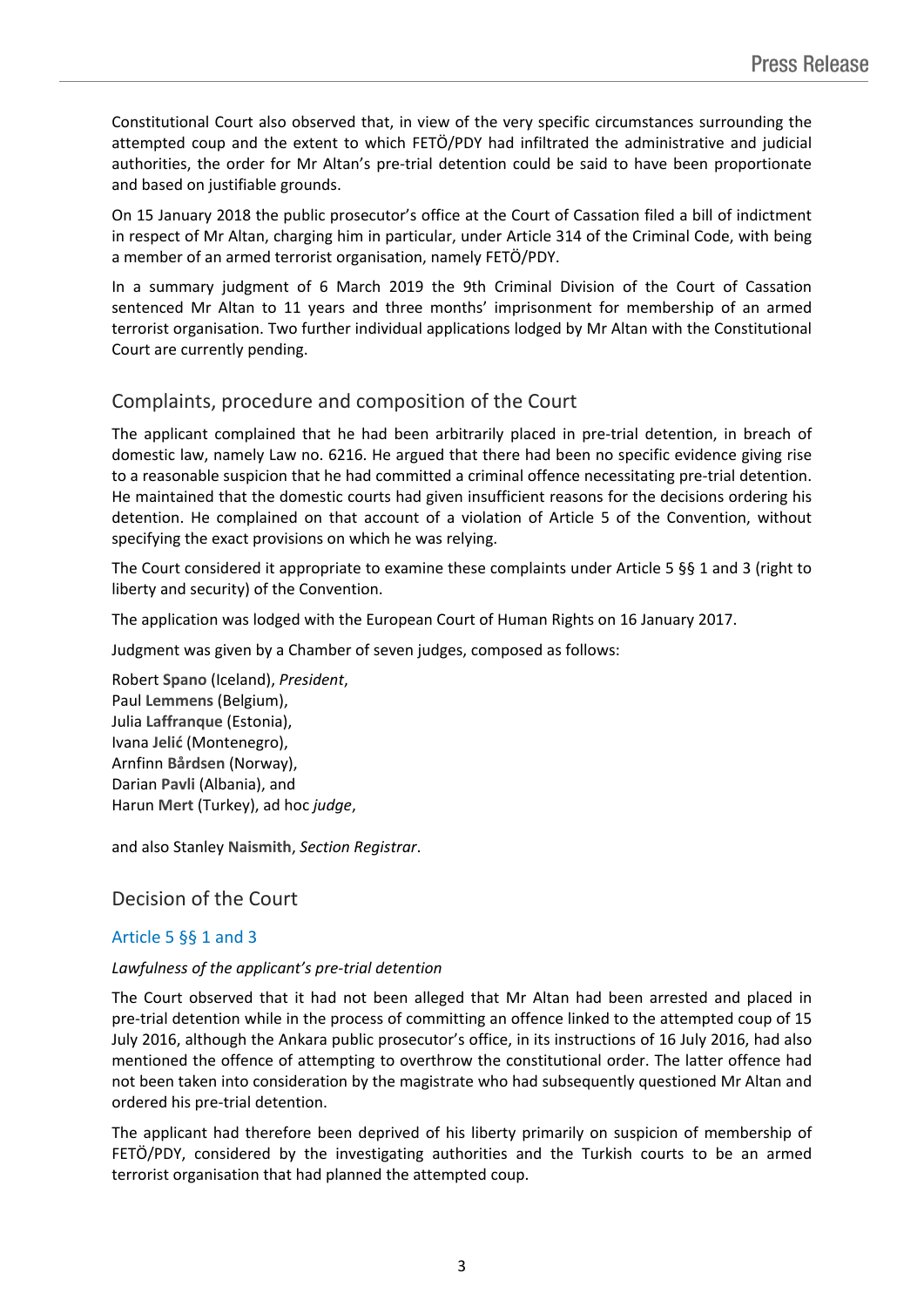The Constitutional Court found that this constituted the factual and legal basis for the finding by the investigating authorities that there had been a case of discovery *in flagrante delicto*.

The Court noted that in its leading judgment adopted on 10 October 2017, the Court of Cassation had held that a situation of discovery *in flagrante delicto* arose when a judge was arrested on suspicion of the offence of membership of an armed organisation. The leading judgment indicated that in cases involving an alleged offence of membership of a criminal organisation, it was sufficient that the conditions laid down in Article 100 of the Code of Criminal Procedure (CCP) were satisfied in order for a suspect who was a member of the judiciary to be placed in pre-trial detention on the grounds that there was a case of discovery *in flagrante delicto*.

The Court observed, however, that Article 2 of the CCP provided a conventional definition of the concept of *in flagrante delicto*, linked to the discovery of an offence while it was being committed or immediately afterwards. Yet according to the above-mentioned precedent of the Court of Cassation, a suspicion of membership of a criminal organisation could be sufficient to characterise a case of discovery *in flagrante delicto* without the need to establish any current factual element or any other indication of an ongoing criminal act. Furthermore, from a reading of the Court of Cassation's judgment of 10 October 2017 it was not clear how that court's settled case-law concerning the concept of a continuing offence could have justified extending the scope of the concept of discovery *in flagrante delicto*, which related to the existence of a current criminal act, as provided in Article 2 of the CCP. In the Court's view, the national courts' extension of the scope of that concept and their application of domestic law in the present case were not only problematic in terms of the principle of legal certainty, but also appeared manifestly unreasonable.

Accordingly, the applicant's detention, ordered on the basis of Article 100 of the CCP in conditions depriving him of the procedural safeguards afforded to members of the Constitutional Court, had not taken place in accordance with a procedure prescribed by law, as required by Article 5 § 1.

The Court found that an extensive interpretation of the concept of *in flagrante delicto* could clearly not be regarded as an appropriate response to the state of emergency. Such an interpretation, which, moreover, had not been adopted in response to the exigencies of the state of emergency, was not only problematic in terms of the principle of legal certainty, but also negated the procedural safeguards which members of the judiciary were afforded in order to protect them from interference by the executive. It had legal consequences reaching far beyond the context of the state of emergency, and was in no way justified by the special circumstances arising in that context.

The Court concluded that the decision to place the applicant in pre-trial detention, which had not been taken "in accordance with a procedure prescribed by law", could not be said to have been strictly required by the exigencies of the situation.

There had therefore been a violation of Article 5  $\S$  1 on account of the unlawfulness of the applicant's pre-trial detention.

#### *Alleged lack of reasonable suspicion that the applicant had committed an offence*

The Court had to have regard to all the relevant circumstances in order to determine whether there had been any objective information showing that the suspicion against the applicant had been "reasonable" at the time of his initial detention.

The Court found that the very specific context of the case called for a high level of scrutiny of the facts. It took into account the difficulties facing Turkey in the aftermath of the attempted military coup and accepted that the coup attempt had posed a major threat to democracy in Turkey. The Government had emphasised the atypical nature of the organisation in question – considered by the Turkish courts to have premeditated the coup attempt of 15 July 2016 – and argued that it had extensively infiltrated influential State institutions and the judicial system under the guise of lawfulness. In the Court's view, such alleged circumstances might mean that the "reasonableness" of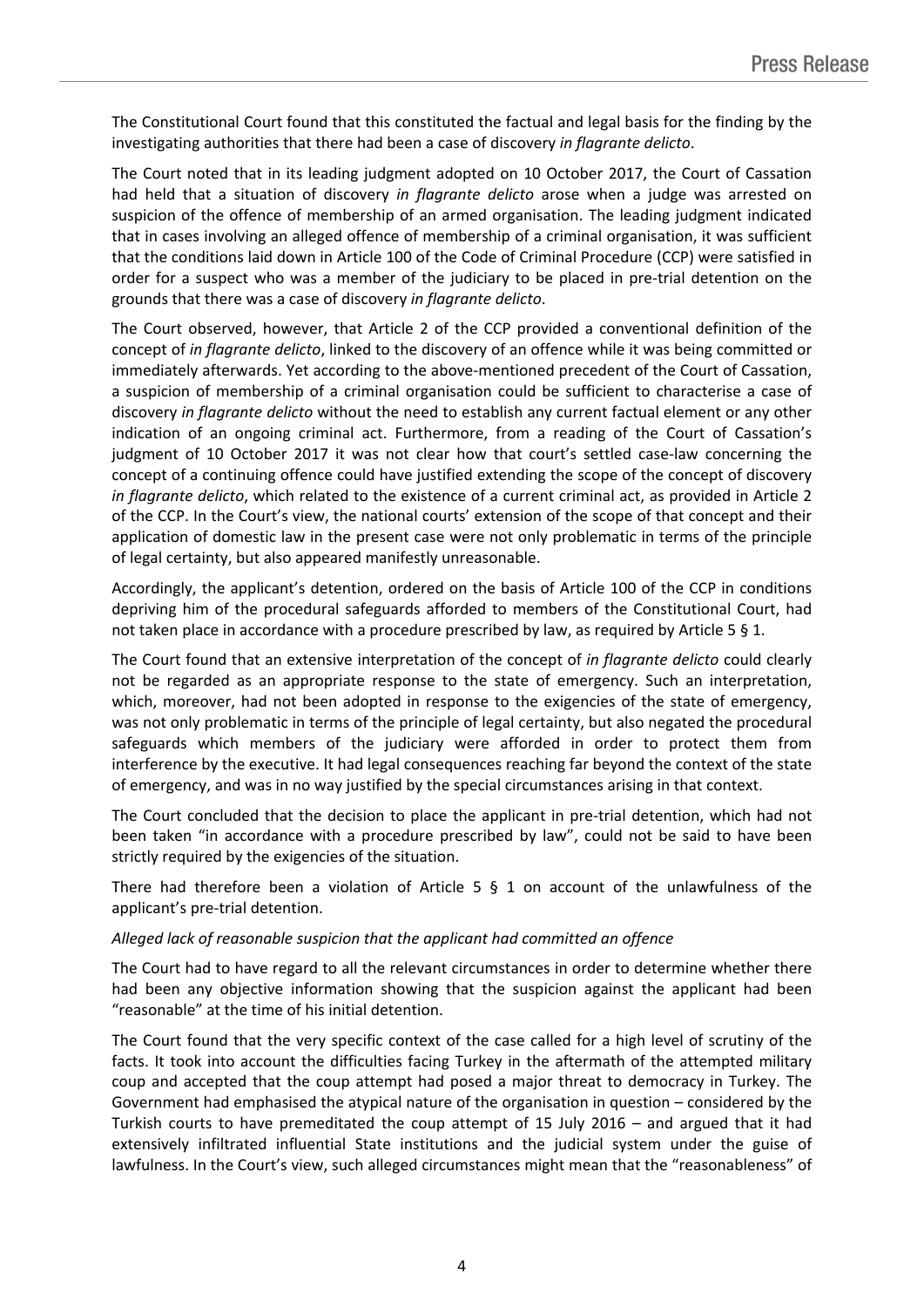the suspicion justifying detention could not be judged according to the same standards as were applied in dealing with conventional offences.

Nevertheless, the exigencies of dealing with organised crime could not justify stretching the notion of "reasonableness" to the point where the essence of the safeguard secured by Article 5 § 1 (c) of the Convention was impaired. The Court's task in the present case was to ascertain whether there had been sufficient objective elements at the time of Mr Altan's initial detention to satisfy an objective observer that he could have committed the offence of which he had been accused by the prosecuting authorities. In so doing, it had to assess whether the measure in question had been justified on the basis of the facts and information available at the relevant time that had been submitted to the scrutiny of the judicial authorities ordering the measure.

The Court noted that after describing the characteristics of the FETÖ/PDY organisation and its covert structure within the judiciary, the Constitutional Court had referred to the statements of two anonymous witnesses; statements by a former rapporteur of the Constitutional Court accused of belonging to FETÖ/PDY; messages exchanged via ByLock between other individuals; information about telephone lines; and records of journeys abroad. These items of evidence had been gathered long after the applicant's initial detention. The first item to be obtained had been recorded on 4 August 2016, more than two weeks after the applicant had been placed in pre-trial detention. The other statements and evidence had been obtained a considerable time afterwards. The applicant had repeatedly drawn the national courts' attention to that fact, arguing in particular that there had been no concrete evidence that could have justified his detention. However, in the reasoning that had led it to dismiss Mr Altan's application, the Constitutional Court had not addressed that argument. Likewise, the Government had remained silent on the matter.

Accordingly, unlike the Constitutional Court, the Court did not consider it necessary to examine these items of evidence, which had been obtained long after the applicant's initial detention, to ascertain whether the suspicion grounding the detention order had been "reasonable". It had to be borne in mind that the Court's task was to examine whether Mr Altan's initial detention on 20 July 2016 had been based on a reasonable suspicion, and not whether such a suspicion had persisted during his ongoing detention.

In any event, the Court considered that the subsequent gathering of evidence did not release the national authorities from their obligation to provide a sufficient factual basis that could justify an applicant's detention. To conclude otherwise would defeat the purpose of Article 5 of the Convention, namely to prevent arbitrary or unjustified deprivation of liberty.

The Court observed that Mr Altan had clearly not been suspected of having been involved in the events of 15 July 2016. On 16 July 2016 the Ankara public prosecutor's office had issued instructions describing him as a member of the FETÖ/PDY terrorist organisation and calling for his pre-trial detention; however, the Government had not produced any facts or information capable of serving as a factual basis for the prosecutor's instructions.

In particular, the Court noted that it did not appear from the order by the magistrate for the applicant's detention that that measure had been based on any factual evidence indicating the existence of a strong suspicion, such as witness statements or any other fact or information giving cause to suspect the applicant of having committed the offence in question. In the Court's view, the magistrate's vague and general references to the wording of Article 100 of the CCP and to the evidence in the file could not be viewed as sufficient to justify the "reasonableness" of the suspicion on which the detention order was supposed to have been based, in the absence either of a specific assessment of the individual items of evidence in the file, or of any information that could have justified the suspicion against the applicant, or of any other kinds of verifiable material or facts.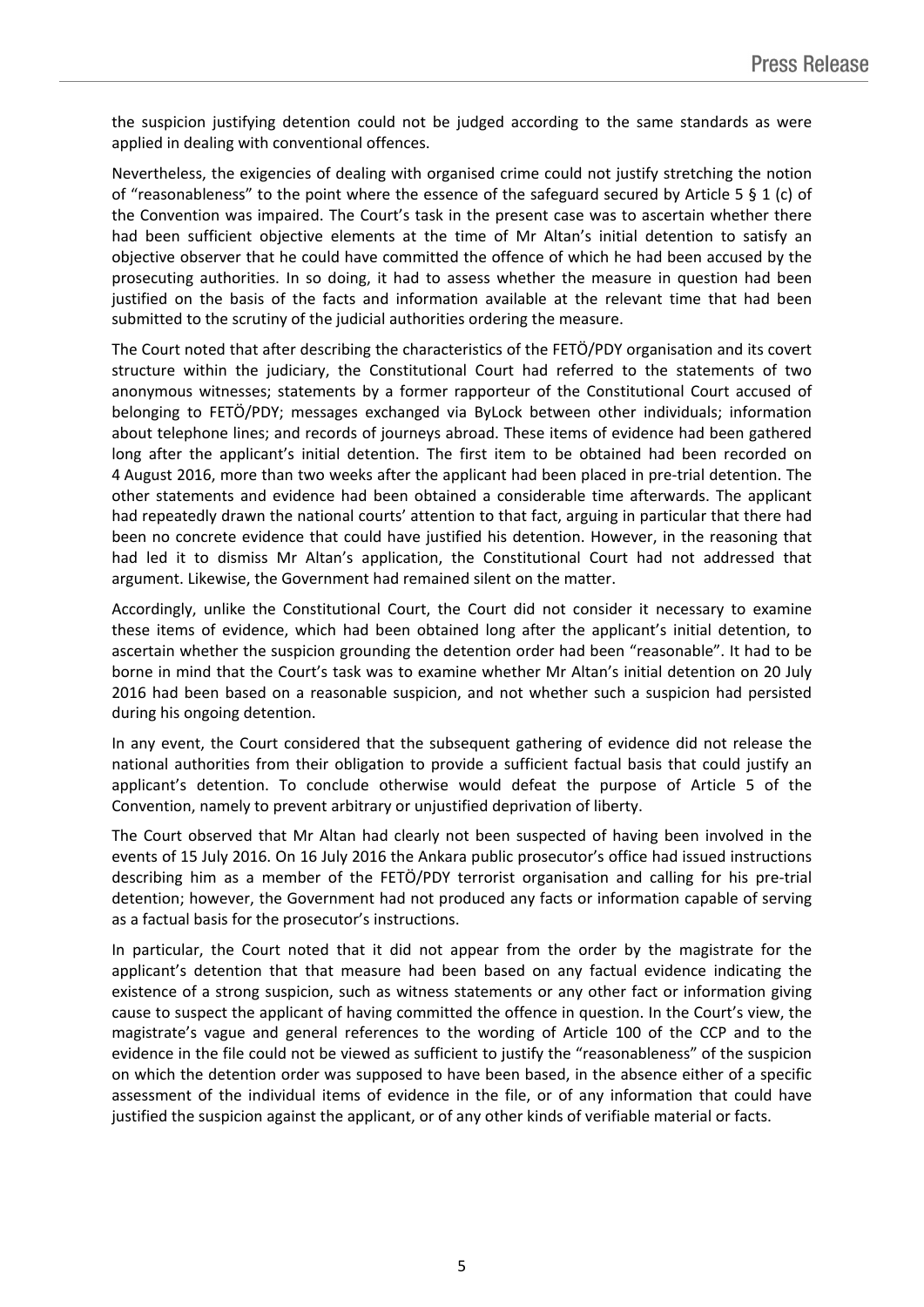The Court thus found that no specific facts or information giving rise to a suspicion justifying Mr Altan's detention had been mentioned or produced during the initial proceedings, which had nevertheless concluded with the order for his pre-trial detention.

On the basis of the above analysis, the Court held that the evidence before it was insufficient to support the conclusion that there had been a reasonable suspicion against the applicant at the time of his initial detention. It found that the Government's explanations did not meet the requirements of Article 5 § 1 (c) regarding the reasonableness of a suspicion justifying an individual's detention.

As regards the notion of "reasonableness" of the suspicion on which arrest or detention had to be based during the state of emergency, the Court observed that the difficulties facing Turkey in the aftermath of the attempted military coup of 15 July 2016 were undoubtedly a contextual factor which had to be fully taken into account in interpreting and applying Article 5 of the Convention in the present case. This did not mean, however, that the authorities had *carte blanche* under Article 5 to order an individual's detention during the state of emergency without any verifiable evidence or information or without a sufficient factual basis satisfying the minimum requirements of Article 5 § 1 (c) regarding the reasonableness of a suspicion. After all, the "reasonableness" of the suspicion on which deprivation of liberty had to be based formed an essential part of the safeguard laid down in Article 5 § 1 (c).

Concerning the order for the applicant's pre-trial detention on 20 July 2016, the Court observed that it had been based on a mere suspicion of membership of a criminal organisation, although it had been imposed under judicial supervision. Such a degree of suspicion could not be sufficient to justify an order for a person's detention. In such circumstances, the measure in issue could not be said to have been strictly required by the exigencies of the situation. To conclude otherwise would negate the minimum requirements of Article 5  $\S$  1 (c) regarding the reasonableness of a suspicion justifying deprivation of liberty and would defeat the purpose of Article 5 of the Convention. Moreover, the Court found these considerations to be especially important in the present case, given that it involved the detention of a judge serving on a high-level court, namely the Constitutional Court.

The Court therefore concluded that there had been a violation of Article 5 § 1 on account of the lack of reasonable suspicion, at the time of the applicant's initial pre-trial detention, that he had committed the offence in question. Having regard to that finding, the Court considered that it was unnecessary to examine whether the authorities had satisfied the requirement to give relevant and sufficient reasons for depriving the applicant of his liberty.

#### Just satisfaction (Article 41)

The Court held that Turkey was to pay the applicant 10,000 euros in respect of non-pecuniary damage.

### Separate opinion

Judge Mert expressed a partly dissenting opinion. The opinion is annexed to the judgment.

#### *The judgment is available in English and French.*

This press release is a document produced by the Registry. It does not bind the Court. Decisions, judgments and further information about the Court can be found on [www.echr.coe.int](http://www.echr.coe.int/). To receive the Court's press releases, please subscribe here: [www.echr.coe.int/RSS/en](http://www.echr.coe.int/RSS/en) or follow us on Twitter [@ECHRpress.](https://twitter.com/ECHR_Press)

**Press contacts** [echrpress@echr.coe.int](mailto:Echrpress@echr.coe.int) | tel.: +33 3 90 21 42 08